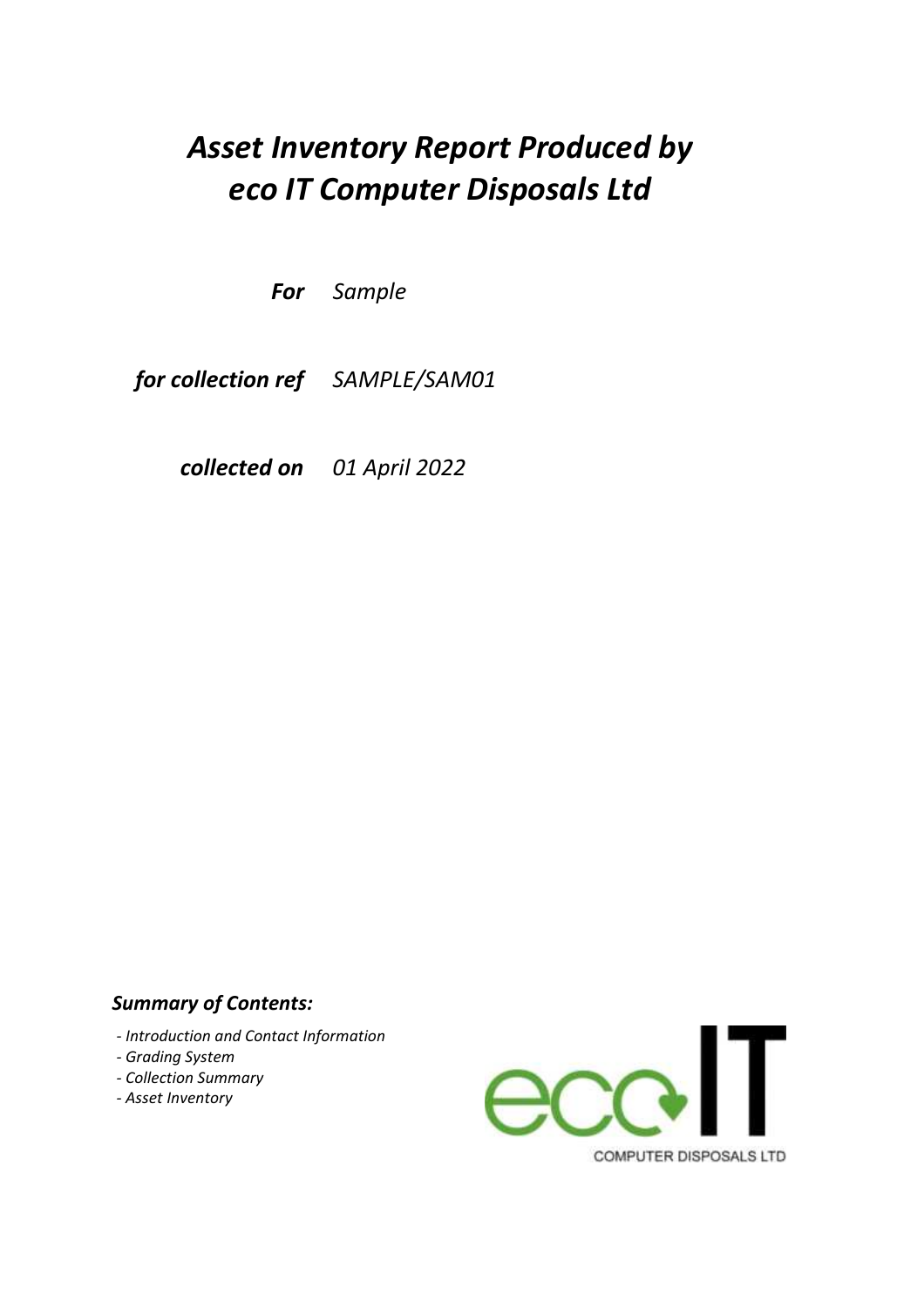### **Introduction**

The supplied report has been produced to confirm that all equipment collected from the corresponding company has been processed in line with current WEEE and data protection legislation. All information was correct at the time of print and may differ over time to reflect changes to specification and faults.

## **Contact Information**

Contact: John Frost Email:info@uk-computer-recycling.co.uk Web: www.uk-computer-recycling.co.uk

## **Terms and Conditions**

All information enclosed in this document is for the use of both eco IT Computer Disposals Ltd and the corresponding company or individual only. All information is confidential and may not be disclosed to any third party without prior consent from eco IT Computer Disposals Ltd.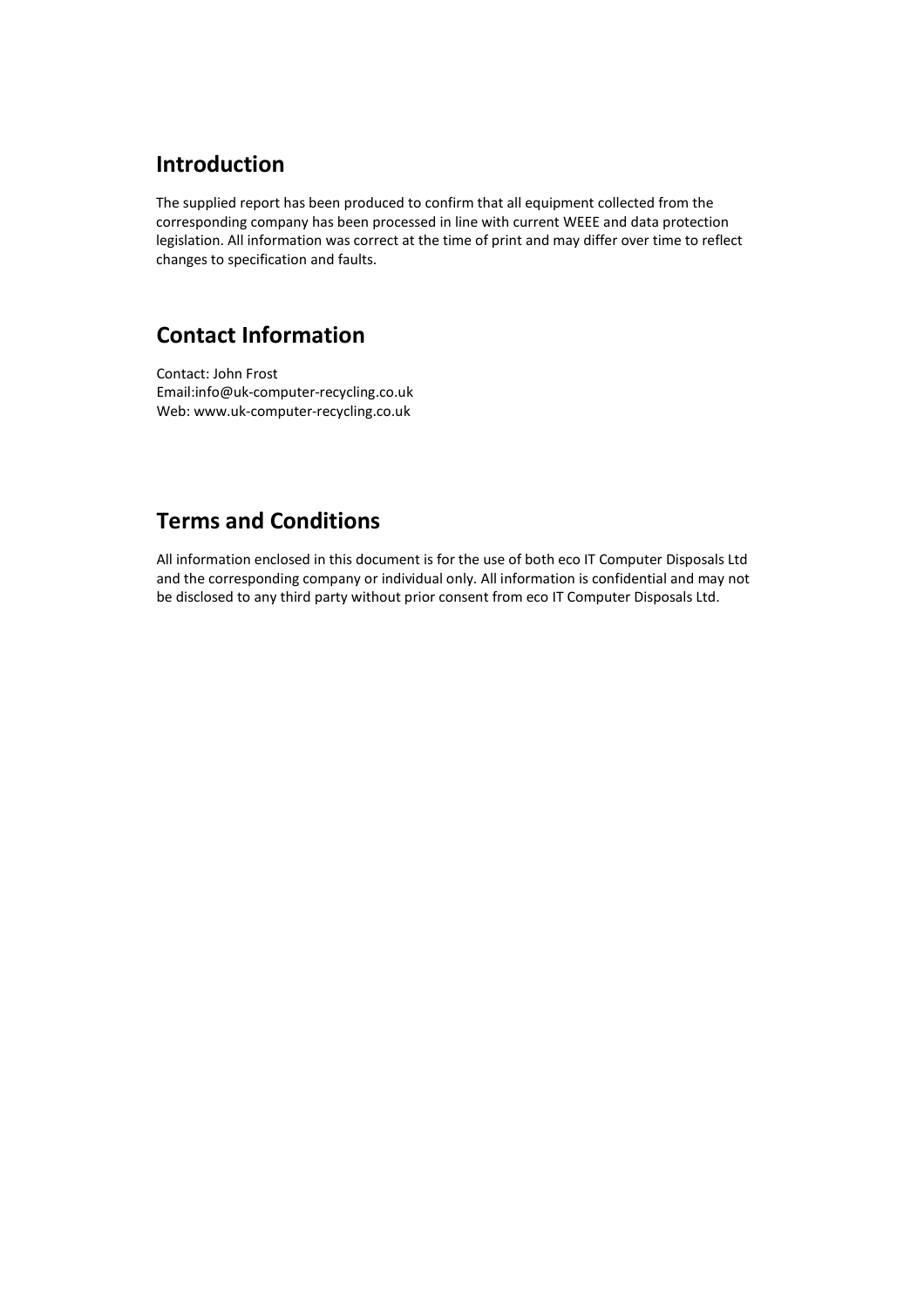## **Grading System**

All equipment is graded using the below system. All items that fall below Grade C are considered BER (Beyond Economical Repair) and recycled using BATRRT (Best Available Treatment Recovery and Recycling Techniques)

#### **Grade A**

- Fully working condition with no missing parts
- No cosmetic damage with the allowance of very minor cosmetic marks
- No discolouration or wear and tear from storage, use or transit

#### **Grade B**

- Fully working condition with no missing parts
- Minor cosmetic damage with the allowance of very minor marks on screens
- Minor discolouration or blurring on screens
- Permanent markings due to security marks

#### **Grade C**

- Fully working condition with possible minor parts missing e.g covers, cables
- Noticeable cosmetic damage with the allowance of marks on screens
- Noticable discolouration or blurring on screens
- Permanent markings due to security marks

#### **BER**

- Equipment is Beyond Economical Repair and is not fit for resale
- Equipment is forwarded for treatment / recycling
- Major parts missing or broken
- Cases broken or missing
- Heavily discoloured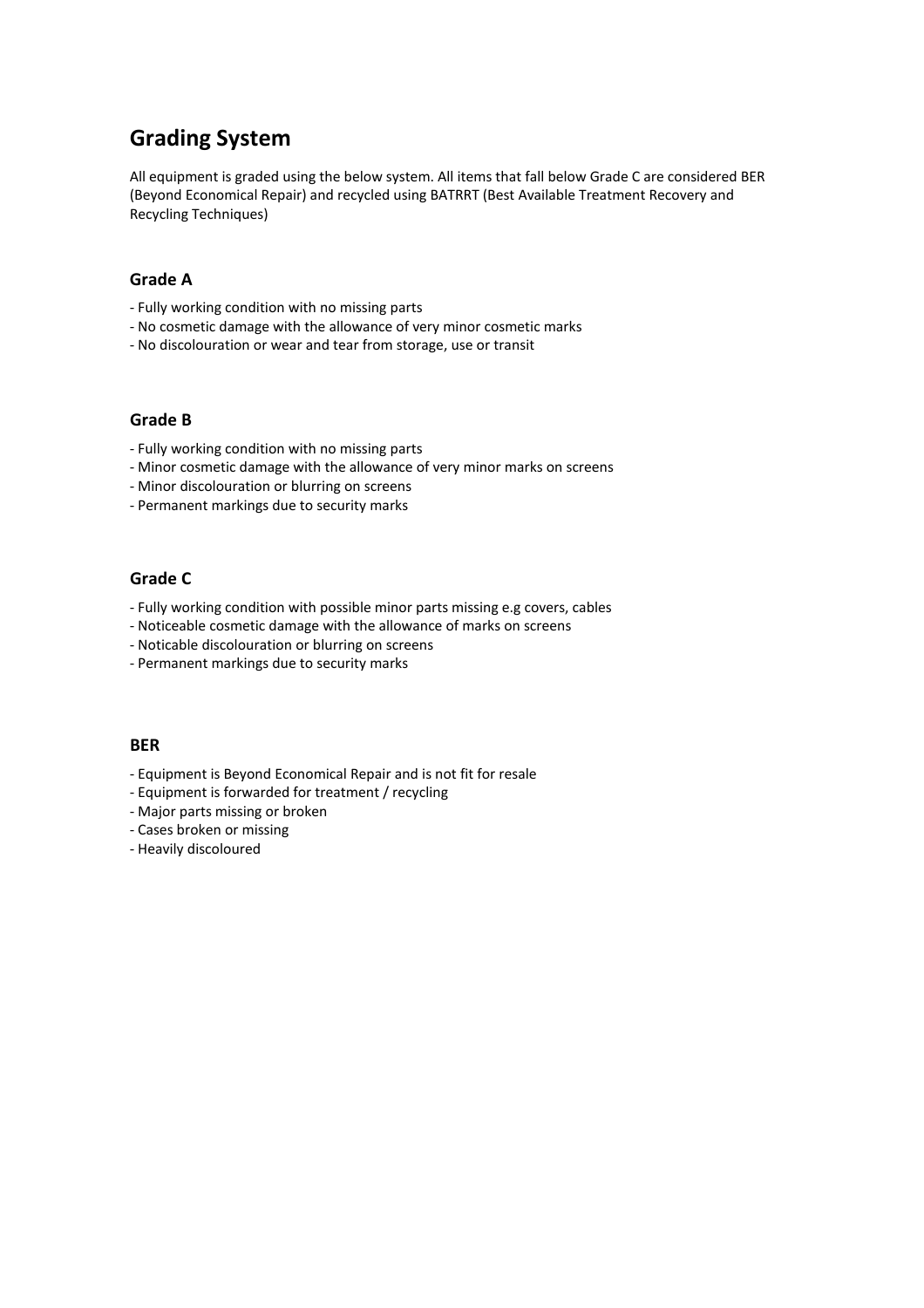### *Collection Summary*

#### **Harddrive Certification**

2 unit(s) have been data wiped to standards exceeding those outlined by the NCSC and a certificate for each drive is supplied with this asset report. Drives failing sanitation and removable storage media have been physically destroyed.

#### **Summary: Desktop**

- 4 Desktop(s) have been collected
- 3 Desktop(s) are considered fit for reuse
- 1 Desktop(s) have been forwarded for treatment / recycling

#### **Summary: Laptop**

1 Laptop(s) have been collected

1 Laptop(s) are considered fit for reuse

0 Laptop(s) have been forwarded for treatment / recycling

#### **Summary: TFT**

2 TFT(s) have been collected

2 TFT(s) are considered fit for reuse

0 TFT(s) have been forwarded for treatment / recycling

#### **Summary: Printer**

2 Printer(s) have been collected

0 Printer(s) are considered fit for reuse

2 Printer(s) have been forwarded for treatment / recycling

#### **Summary: IT Spare**

4 kgs of IT Spare(s) have been collected

0 lot(s) of IT Spare(s) are considered fit for reuse

1 lot(s) of IT Spare(s) have been forwarded for treatment / recycling

#### **Summary: Keyboards / Mice**

1 kgs of Keyboards / Mice(s) have been collected 0 lot(s) of Keyboards / Mice(s) are considered fit for reuse 1 lot(s) of Keyboards / Mice(s) have been forwarded for treatment / recycling

#### **Weight Summary**

60kg of equipment has been collected 35kg of equipment has been forwarded for treatment / recycling 25kg of equipment is considered fit for reuse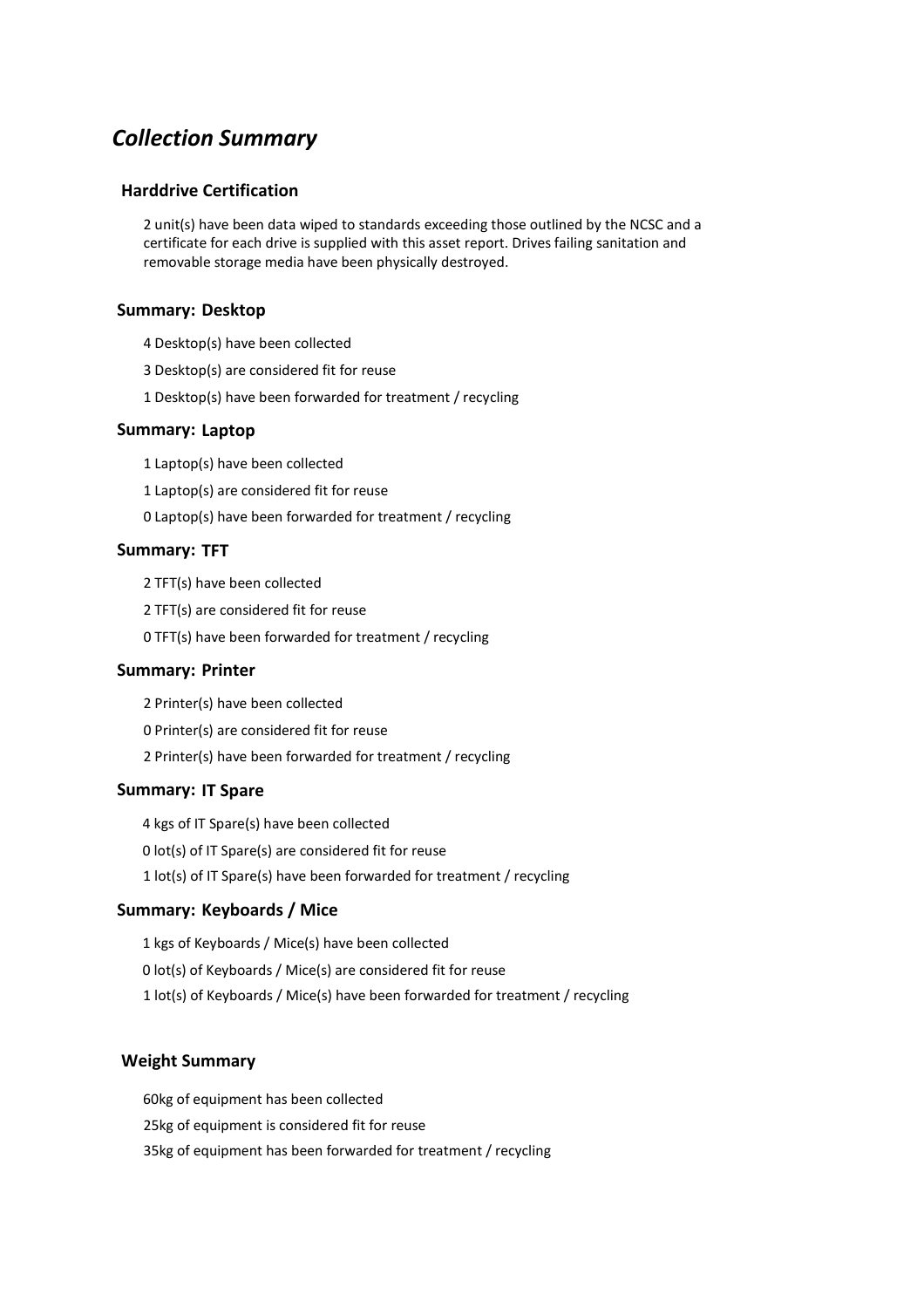## *Asset Inventory Report - Computers*

|                |                                |                       |            |               | Address: Sample   |              |            |       |            |     |         |                 |
|----------------|--------------------------------|-----------------------|------------|---------------|-------------------|--------------|------------|-------|------------|-----|---------|-----------------|
|                | <b>Company:</b> Sample         |                       |            |               |                   |              |            |       |            |     |         |                 |
|                | Collection Date: 01 April 2022 |                       |            |               | Town: Sample      |              |            |       |            |     |         |                 |
|                | Consignment Ref: SAMPLE/SAM01  |                       |            |               | City: Sample      |              |            |       |            |     |         |                 |
|                |                                |                       |            |               | Postcode: SAMP7LE |              |            |       |            |     |         |                 |
|                |                                |                       |            |               |                   |              |            |       |            |     |         |                 |
|                |                                |                       |            |               |                   |              |            |       |            |     |         |                 |
| <b>Barcode</b> | Serial                         | <b>Customer Asset</b> | Grade      | <b>Erased</b> | Make              | Model        | Processor  | Speed | <b>RAM</b> | HDD | Optical | Reuse / Recycle |
| 1028691        | SAMPLE01                       | N/A                   | B          | Erased        | Hp Compaq         | Pro 3300 Sff | Core I3    | 3.3   | 2048       | 320 | DVD RW  | Re-Use          |
| 1028692        | SAMPLE02                       | N/A                   | B          | N/A           | Hp Compaq         | Pro 3300 Sff | Core I3    | 3.3   | 2048       | 0   | DVD RW  | Re-Use          |
| 1028693        | 847HFJ1J                       | N/A                   | <b>BER</b> | Destroyed     | Dell              | Opt 380      | Core 2 Duo | 2.8   | 1024       | 160 | DVD RW  | Recycled        |
| 1028694        | 288DJ1J                        | N/A                   | B          | N/A           | Dell              | Opt 380      | Core 2 Duo | 2.8   | 1024       | 0   | DVD RW  | Re-Use          |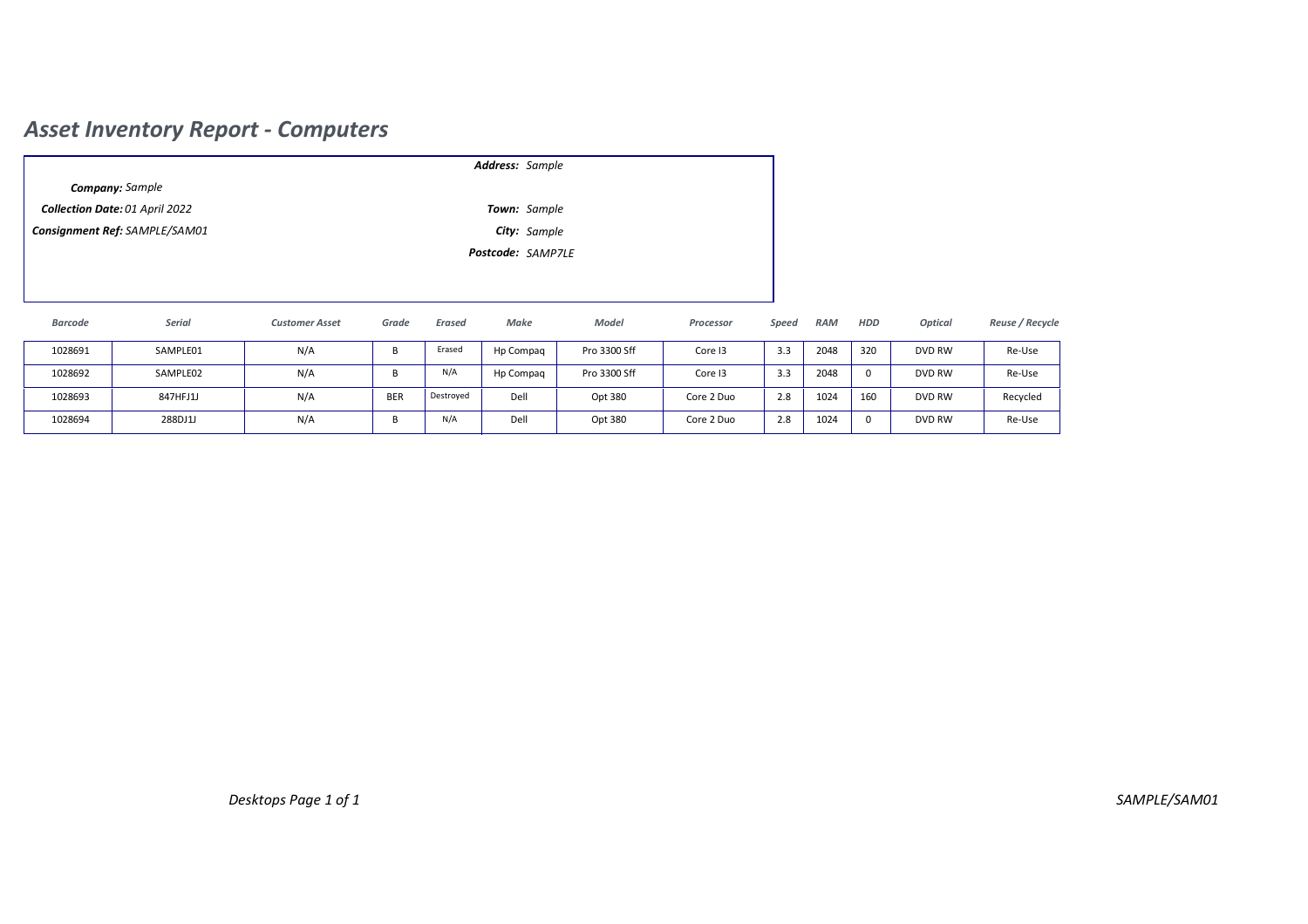## *Asset Inventory Report - Laptops*

| Address: Sample |                |                                |                       |       |               |                     |               |           |       |            |     |         |                 |
|-----------------|----------------|--------------------------------|-----------------------|-------|---------------|---------------------|---------------|-----------|-------|------------|-----|---------|-----------------|
|                 |                | <b>Company:</b> Sample         |                       |       |               |                     |               |           |       |            |     |         |                 |
|                 |                | Collection Date: 01 April 2022 |                       |       |               | <b>Town:</b> Sample |               |           |       |            |     |         |                 |
|                 |                | Consignment Ref: SAMPLE/SAM01  |                       |       |               | City: Sample        |               |           |       |            |     |         |                 |
|                 |                |                                |                       |       |               | Postcode: SAMP7LE   |               |           |       |            |     |         |                 |
|                 |                |                                |                       |       |               |                     |               |           |       |            |     |         |                 |
|                 |                |                                |                       |       |               |                     |               |           |       |            |     |         |                 |
|                 | <b>Barcode</b> | Serial                         | <b>Customer Asset</b> | Grade | <b>Erased</b> | Make                | Model         | Processor | Speed | <b>RAM</b> | HDD | Optical | Reuse / Recycle |
|                 | 1028697        | SAMP99                         | N/A                   | B     | Erased        | Microsoft           | Surface Pro 6 | Core I5   | 1.6   | 8192       | 128 | None    | Re-Use          |
|                 |                |                                |                       |       |               |                     |               |           |       |            |     |         |                 |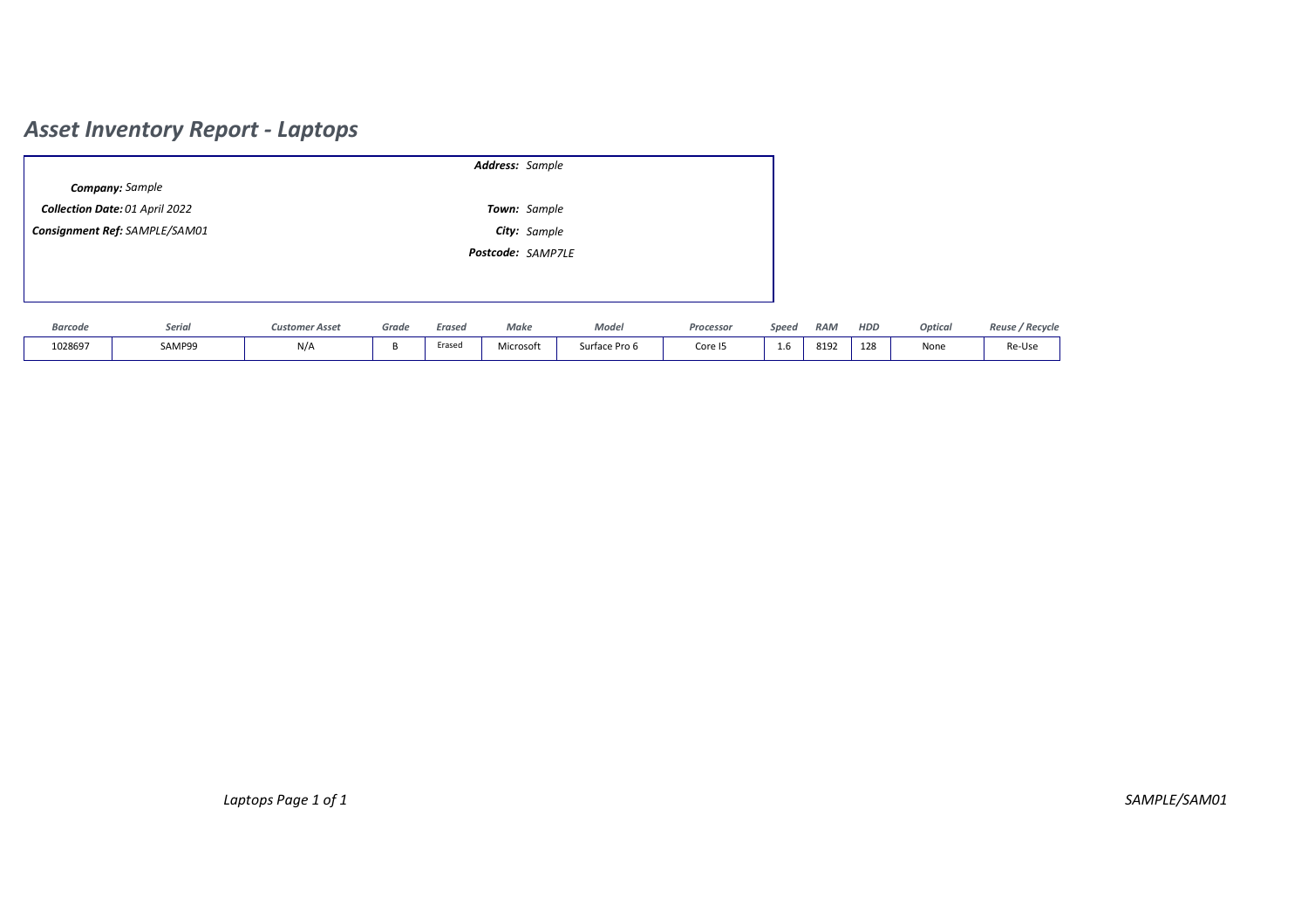## *Asset Inventory Report - Monitors*

|                |                                       |                       | Address: Sample    |              |      |                 |  |  |
|----------------|---------------------------------------|-----------------------|--------------------|--------------|------|-----------------|--|--|
|                | <b>Company:</b> Sample                |                       |                    |              |      |                 |  |  |
|                | <b>Collection Date: 01 April 2022</b> |                       |                    | Town: Sample |      |                 |  |  |
|                | Consignment Ref: SAMPLE/SAM01         | City: Sample          |                    |              |      |                 |  |  |
|                |                                       |                       | Postcode: SAMP7LE  |              |      |                 |  |  |
|                |                                       |                       |                    |              |      |                 |  |  |
|                |                                       |                       |                    |              |      |                 |  |  |
| <b>Barcode</b> | <b>Serial</b>                         | <b>Customer Asset</b> | <b>Description</b> | Grade        | Size | Reuse / Recycle |  |  |
| 1028695        | <b>CNU93847TG</b>                     | N/A                   | Black              | B            | 19   | Re-Use          |  |  |

1028696 | CND92876TY | N/A | Black | B | 19

19 Re-Use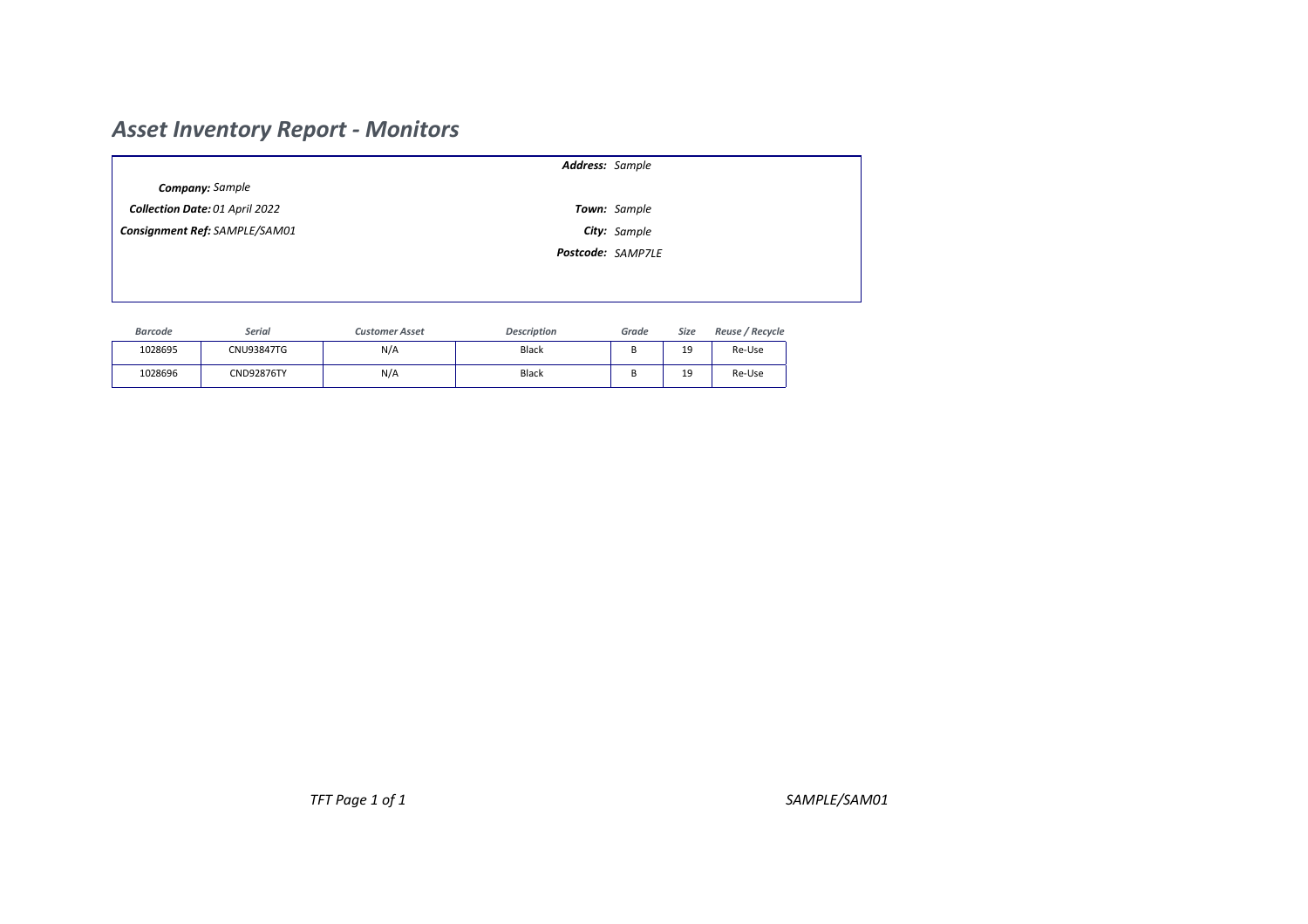## *Asset Inventory Report - Printers*

|                               |                                |                       | <b>Address:</b> Sample |              |                 |  |  |
|-------------------------------|--------------------------------|-----------------------|------------------------|--------------|-----------------|--|--|
|                               | <b>Company:</b> Sample         |                       |                        |              |                 |  |  |
|                               | Collection Date: 01 April 2022 |                       |                        | Town: Sample |                 |  |  |
| Consignment Ref: SAMPLE/SAM01 |                                |                       | City: Sample           |              |                 |  |  |
|                               |                                |                       | Postcode: SAMP7LE      |              |                 |  |  |
|                               |                                |                       |                        |              |                 |  |  |
|                               |                                |                       |                        |              |                 |  |  |
| <b>Barcode</b>                | <b>Serial</b>                  | <b>Customer Asset</b> | <b>Description</b>     | Grade        | Reuse / Recycle |  |  |
| 1028698                       | 2CE58719KT                     | N/A                   | Hp Laserjet 2015dn     | <b>BER</b>   | Recycled        |  |  |

Recycled

1028699 2CE67543KT N/A Hp Laserjet 2015dn BER